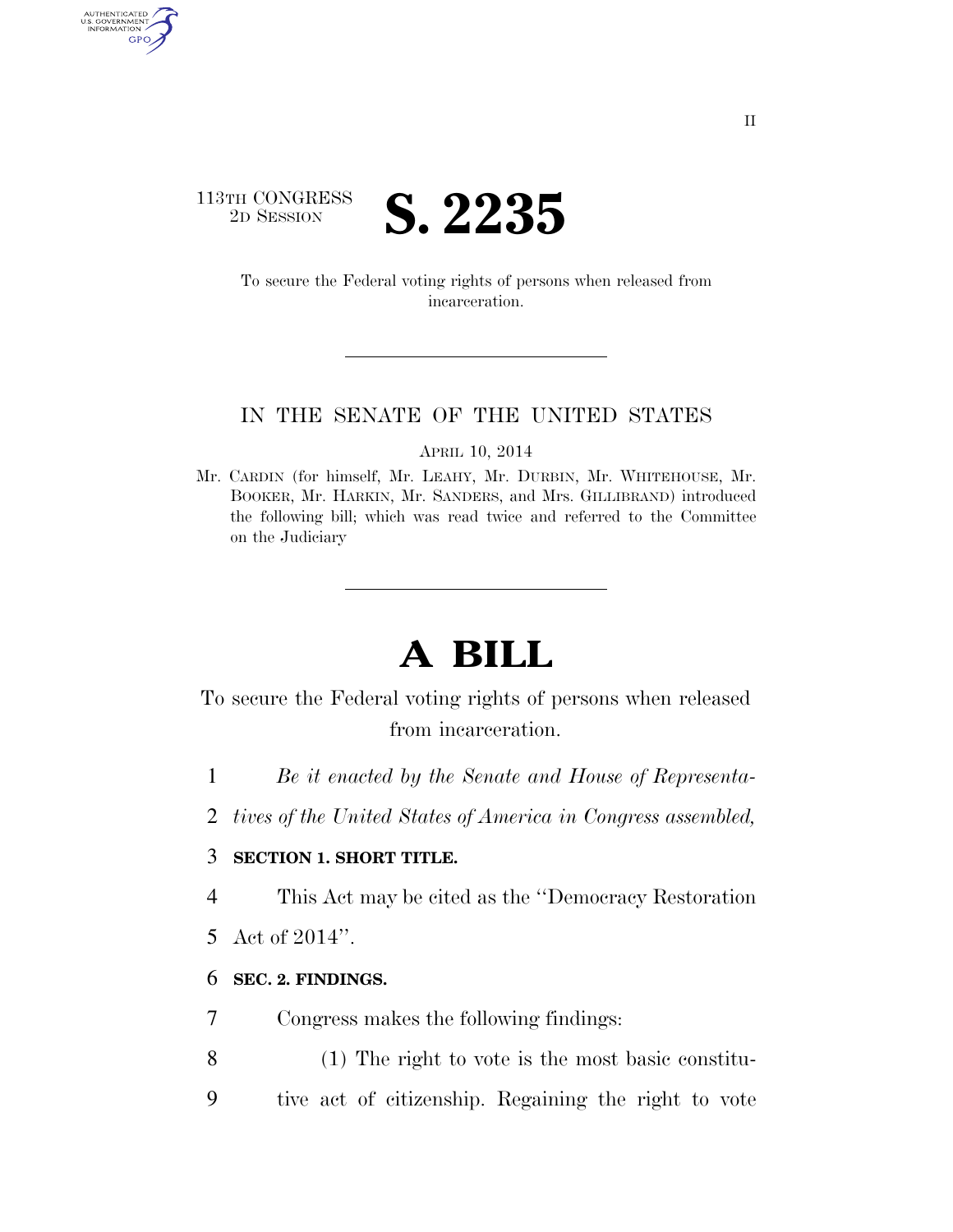reintegrates individuals with criminal convictions

| $\overline{2}$ | into free society, helping to enhance public safety.   |
|----------------|--------------------------------------------------------|
| 3              | $(2)$ Article I, section 4, of the Constitution        |
| $\overline{4}$ | grants Congress ultimate supervisory power over        |
| 5              | Federal elections, an authority which has repeatedly   |
| 6              | been upheld by the United States Supreme Court.        |
| 7              | (3) Basic constitutional principles of fairness        |
| 8              | and equal protection require an equal opportunity      |
| 9              | for citizens of the United States to vote in Federal   |
| 10             | elections. The right to vote may not be abridged or    |
| 11             | denied by the United States or by any State on ac-     |
| 12             | count of race, color, gender, or previous condition of |
| 13             | servitude. The 13th, 14th, 15th, 19th, 24th, and       |
| 14             | 26th Amendments to the Constitution empower Con-       |
| 15             | gress to enact measures to protect the right to vote   |
| 16             | in Federal elections. The 8th Amendment to the         |
| 17             | Constitution provides for no excessive bail to be re-  |
| 18             | quired, nor excessive fines imposed, nor cruel and     |
| 19             | unusual punishments inflicted.                         |
| 20             | (4) There are 3 areas where discrepancies in           |
| 21             | State laws regarding criminal convictions lead to un-  |
| 22             | fairness in Federal elections—                         |
| 23             | $(A)$ the lack of a uniform standard for vot-          |
| 24             | ing in Federal elections leads to an unfair dis-       |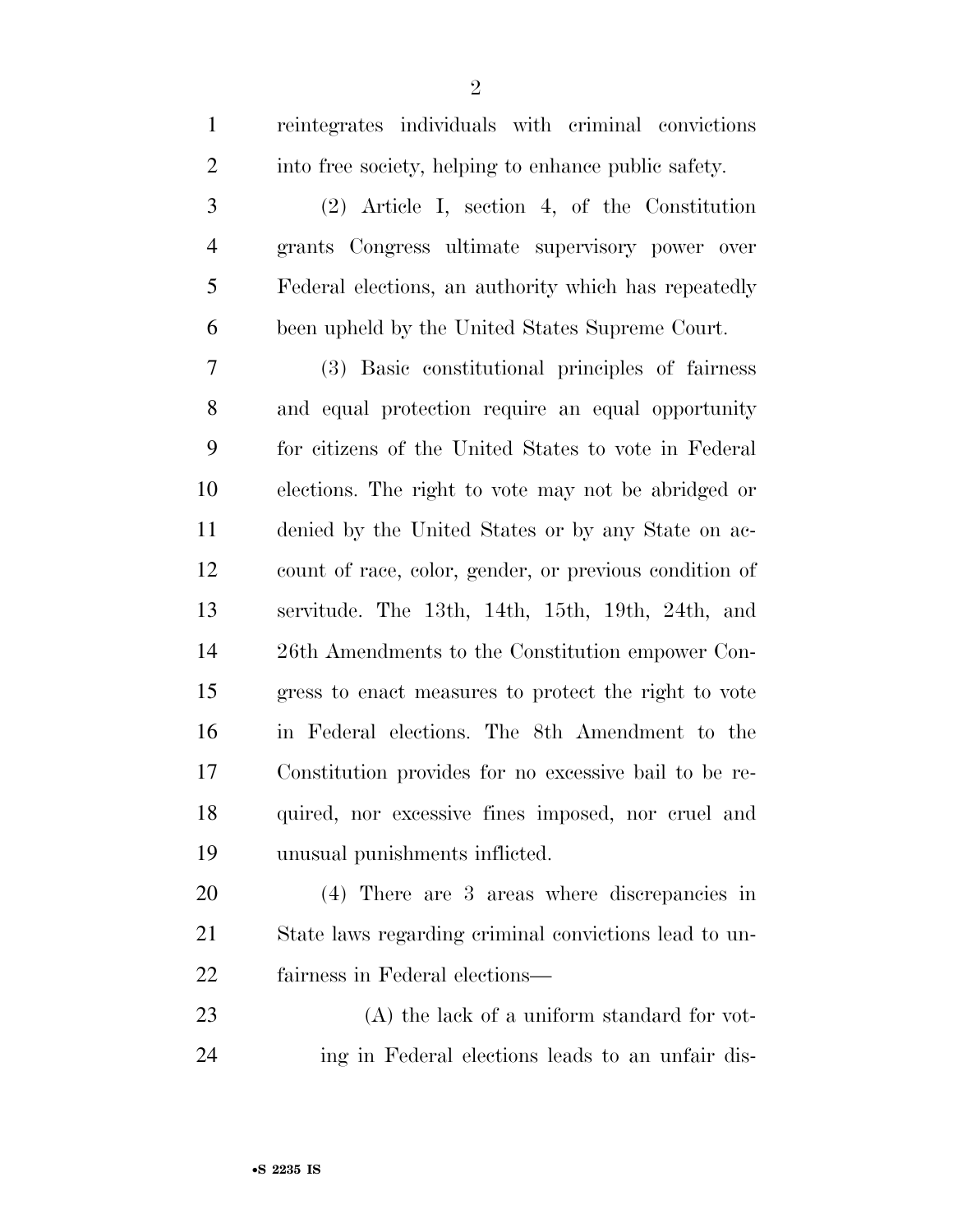| $\mathbf{1}$   | parity and unequal participation in Federal             |
|----------------|---------------------------------------------------------|
| $\overline{2}$ | elections based solely on where a person lives;         |
| 3              | (B) laws governing the restoration of vot-              |
| $\overline{4}$ | ing rights after a criminal conviction vary             |
| 5              | throughout the country and persons in some              |
| 6              | States can easily regain their voting rights            |
| $\tau$         | while in other States persons effectively lose          |
| 8              | their right to vote permanently; and                    |
| 9              | (C) State disenfranchisement laws dis-                  |
| 10             | proportionately impact racial and ethnic minori-        |
| 11             | ties.                                                   |
| 12             | (5) Two States do not disenfranchise individ-           |
| 13             | uals with criminal convictions at all (Maine and        |
| 14             | Vermont), but 48 States and the District of Colum-      |
| 15             | bia have laws that deny convicted individuals the       |
| 16             | right to vote while they are in prison.                 |
| 17             | (6) In some States disenfranchisement results           |
| 18             | from varying State laws that restrict voting while in-  |
| 19             | dividuals are under the supervision of the criminal     |
| 20             | justice system or after they have completed a crimi-    |
| 21             | nal sentence. In 35 States, convicted individuals may   |
| 22             | not vote while they are on parole and 31 of those       |
| 23             | States disenfranchise individuals on felony probation   |
| 24             | as well. In 11 States, a conviction can result in life- |
| 25             | time disenfranchisement.                                |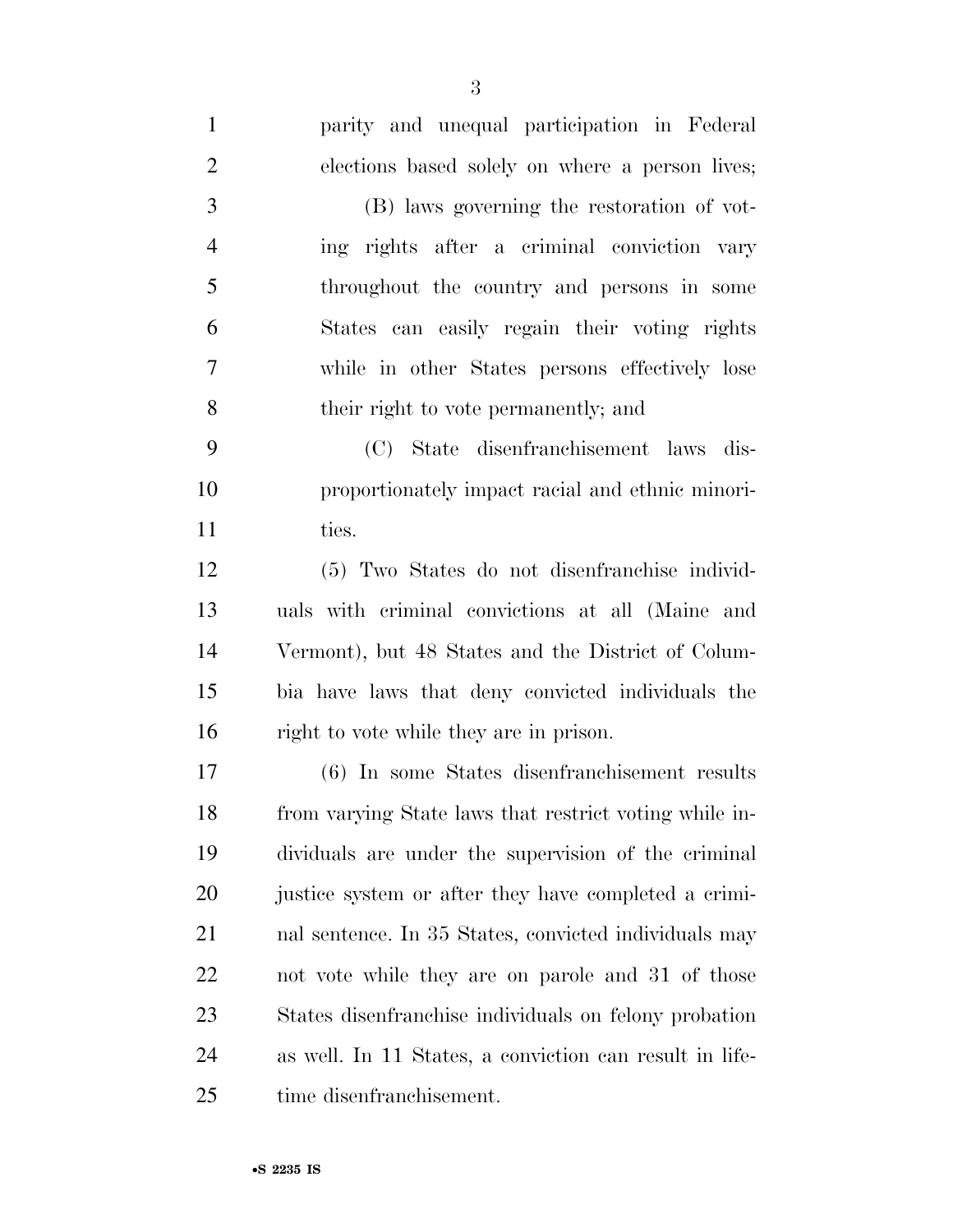(7) Several States deny the right to vote to in-dividuals convicted of certain misdemeanors.

 (8) An estimated 5,850,000 citizens of the United States, or about 1 in 40 adults in the United States, currently cannot vote as a result of a felony conviction. Of the 5,850,000 citizens barred from voting, only 25 percent are in prison. By contrast, 75 percent of the disenfranchised reside in their communities while on probation or parole or after having completed their sentences. Approximately 2,600,000 citizens who have completed their sen- tences remain disenfranchised due to restrictive State laws. In 6 States—Alabama, Florida, Ken- tucky, Mississippi, Tennessee, and Virginia—more than 7 percent of the total population is disenfranchised.

 (9) In those States that disenfranchise individ- uals post-sentence, the right to vote can be regained in theory, but in practice this possibility is often granted in a non-uniform and potentially discrimina- tory manner. Disenfranchised individuals must ei- ther obtain a pardon or an order from the Governor or an action by the parole or pardon board, depend-ing on the offense and State. Individuals convicted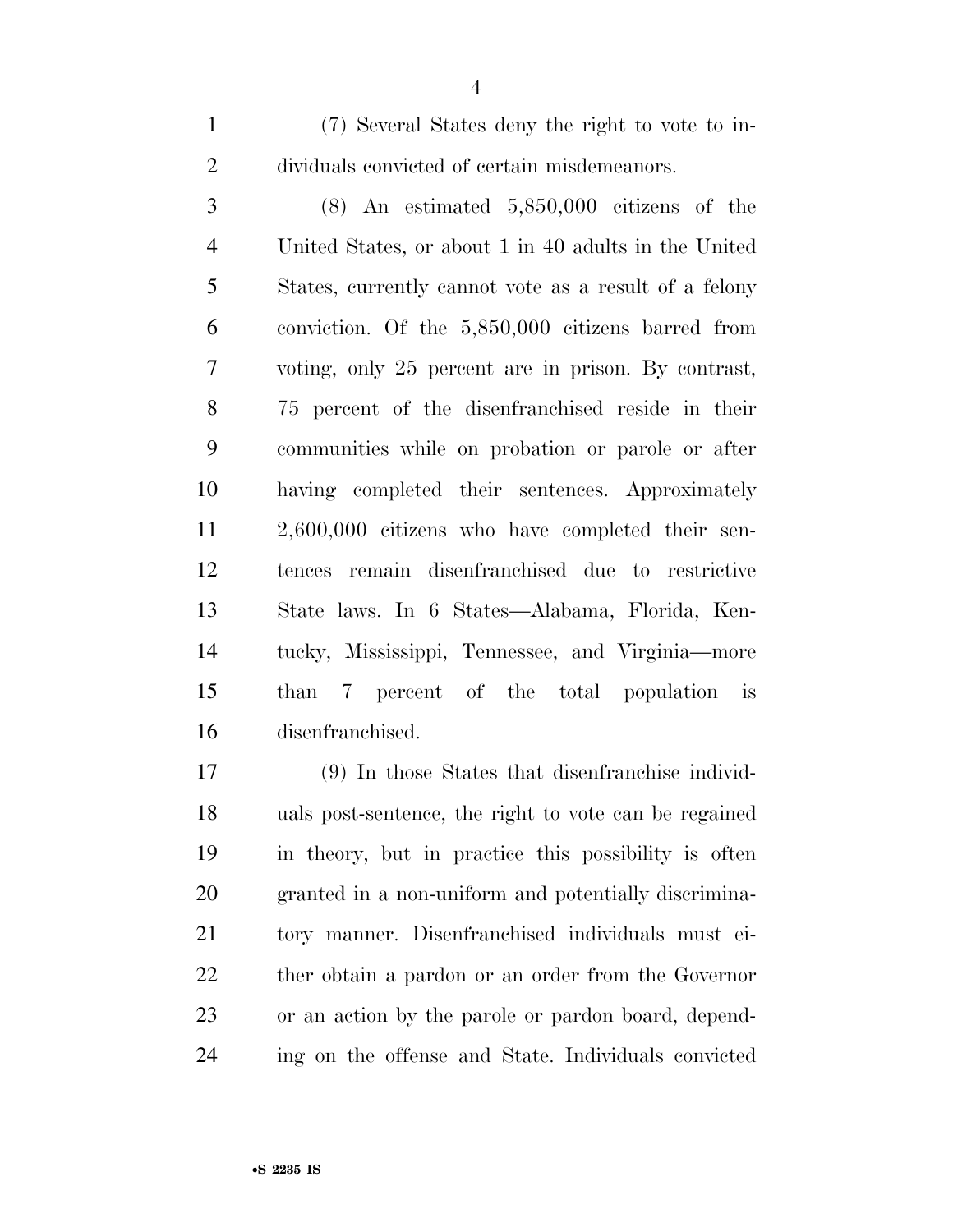of a Federal offense often have additional barriers to regaining voting rights.

 (10) State disenfranchisement laws dispropor- tionately impact racial and ethnic minorities. Eight percent of the African-American population, or 2,000,000 African-Americans, are disenfranchised. Given current rates of incarceration, approximately 8 1 in 3 of the next generation of African-American men will be disenfranchised at some point during their lifetime. Currently, 1 of every 13 African- Americans are rendered unable to vote because of felony disenfranchisement, which is a rate 4 times greater than non African-Americans. 7.7 percent of African-Americans are disenfranchised whereas only 1.8 percent of non African-Americans are. In 3 States—Florida (23 percent), Kentucky (22 per- cent), and Virginia (20 percent)—more than 1 in 5 African-Americans are unable to vote because of prior convictions.

 (11) Latino citizens are disproportionately disenfranchised based upon their disproportionate representation in the criminal justice system. If cur- rent incarceration trends hold, 17 percent of Latino men will be incarcerated during their lifetimes, in contrast to less than 6 percent of non-Latino White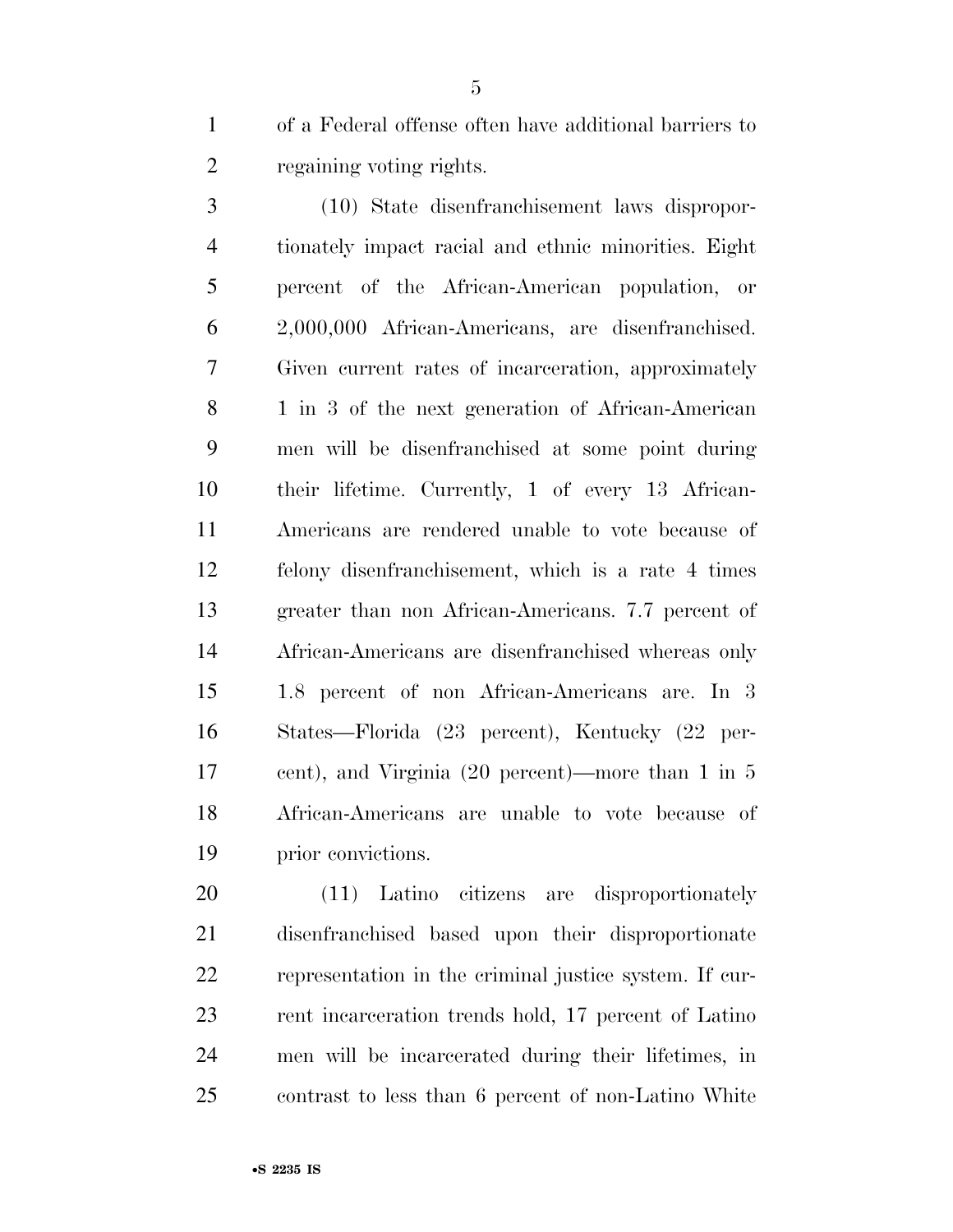men. When analyzing the data across 10 States, Latinos generally have disproportionately higher rates of disenfranchisement compared to their pres- ence in the voting age population. In 6 out of 10 States studied in 2003, Latinos constitute more than 10 percent of the total number of persons disenfranchised by State felony laws. In 4 States (California, 37 percent; New York, 34 percent; Texas, 30 percent; and Arizona, 27 percent), Latinos were disenfranchised by a rate of more than 25 percent.

 (12) Disenfranchising citizens who have been convicted of a criminal offense and who are living and working in the community serves no compelling State interest and hinders their rehabilitation and reintegration into society.

 (13) State disenfranchisement laws can sup- press electoral participation among eligible voters by discouraging voting among family and community members of disenfranchised persons. Future elec- toral participation by the children of disenfranchised parents may be impacted as well.

 (14) The United States is the only Western de- mocracy that permits the permanent denial of voting rights for individuals with felony convictions.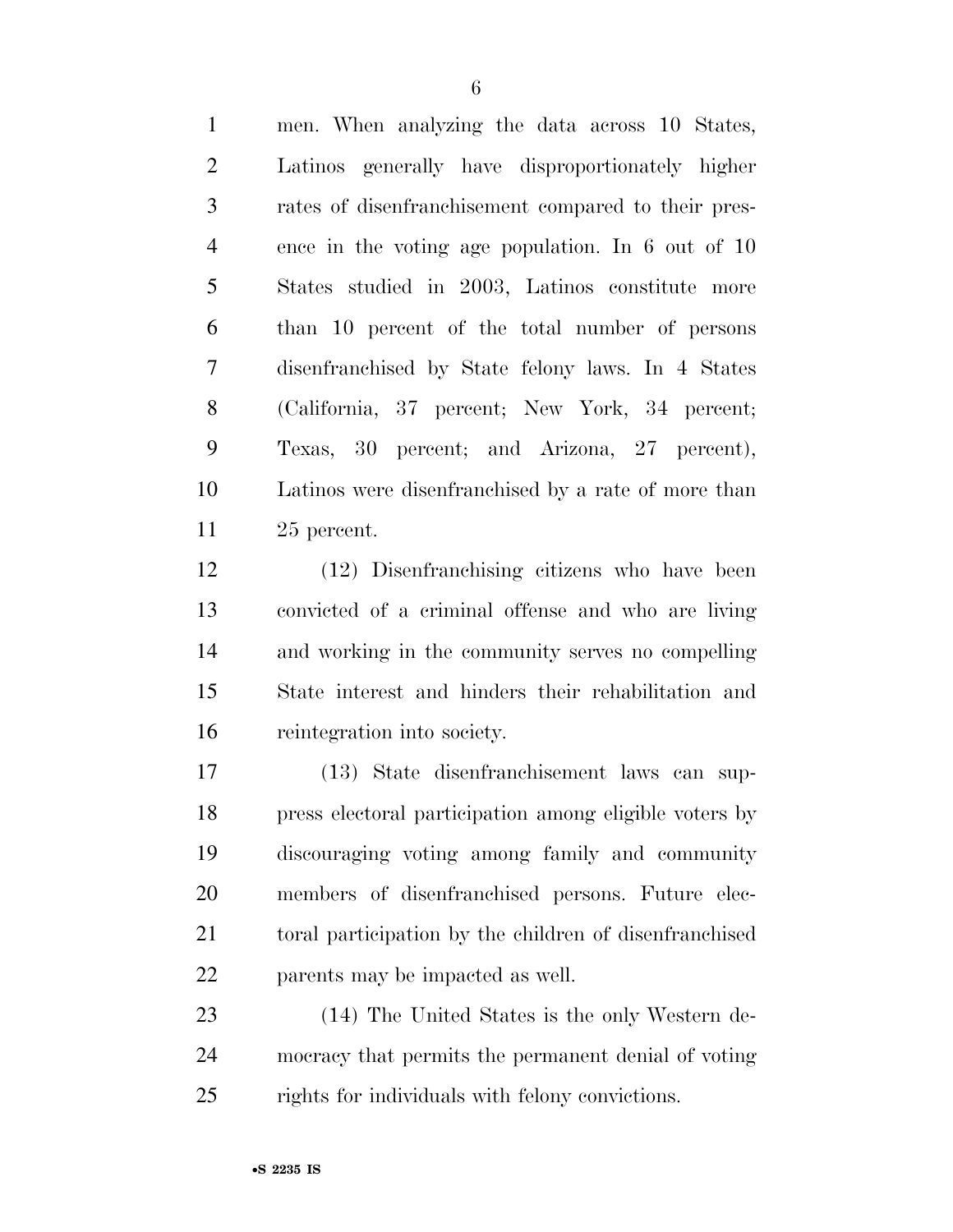#### **SEC. 3. RIGHTS OF CITIZENS.**

 The right of an individual who is a citizen of the United States to vote in any election for Federal office shall not be denied or abridged because that individual has been convicted of a criminal offense unless such individual is serving a felony sentence in a correctional institution or facility at the time of the election.

#### **SEC. 4. ENFORCEMENT.**

 (a) ATTORNEY GENERAL.—The Attorney General may, in a civil action, obtain such declaratory or injunctive relief as is necessary to remedy a violation of this Act. (b) PRIVATE RIGHT OF ACTION.—

 (1) IN GENERAL.—A person who is aggrieved by a violation of this Act may provide written notice of the violation to the chief election official of the State involved.

 (2) RELIEF.—Except as provided in paragraph (3), if the violation is not corrected within 90 days after receipt of a notice under paragraph (1), or within 20 days after receipt of the notice if the viola-21 tion occurred within 120 days before the date of an election for Federal office, the aggrieved person may, in a civil action, obtain declaratory or injunc-24 tive relief with respect to the violation.

•**S 2235 IS** (3) EXCEPTION.—If the violation occurred within 30 days before the date of an election for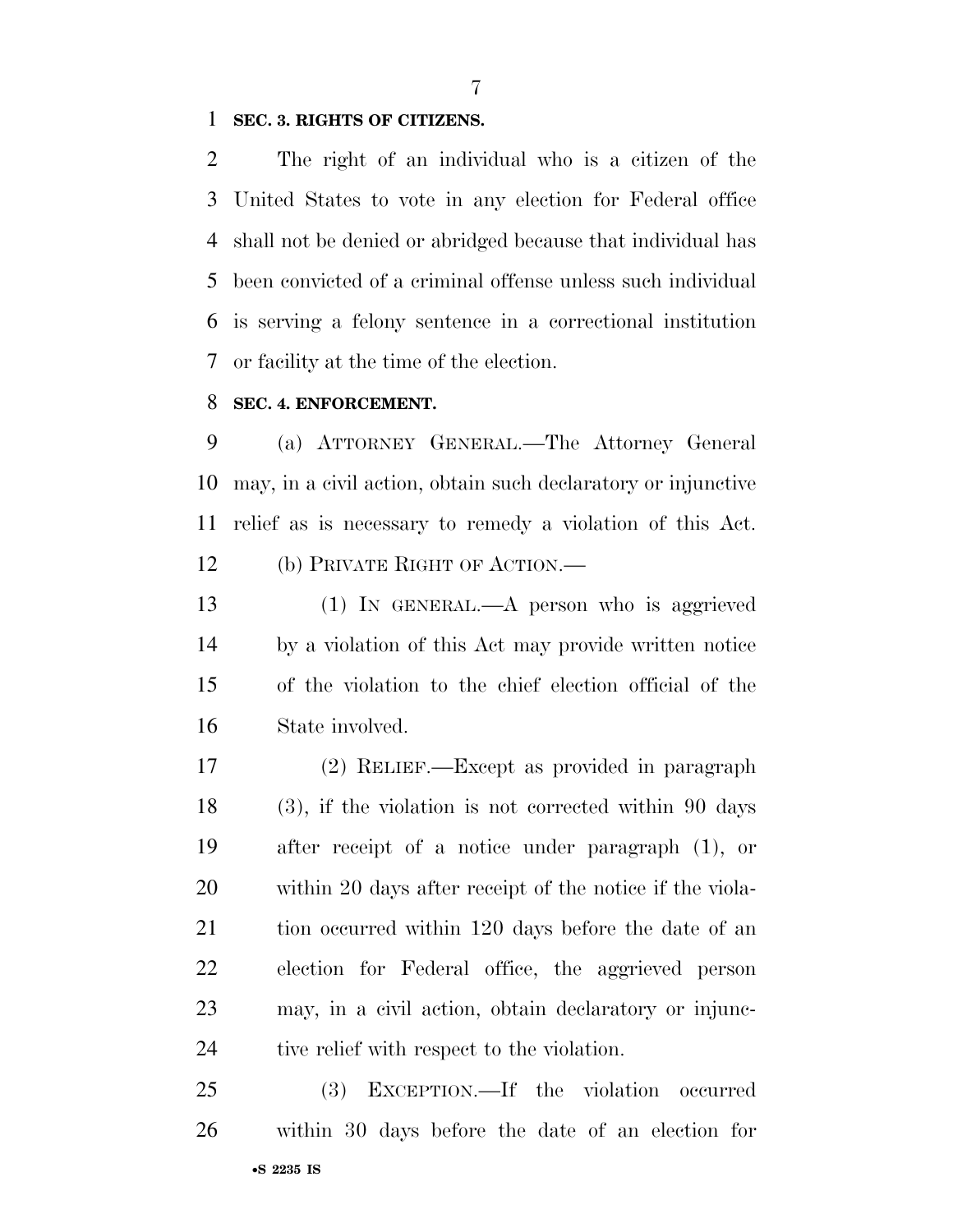Federal office, the aggrieved person need not provide notice to the chief election official of the State under paragraph (1) before bringing a civil action to obtain declaratory or injunctive relief with respect to the violation.

## **SEC. 5. NOTIFICATION OF RESTORATION OF VOTING RIGHTS.**

(a) STATE NOTIFICATION.—

 (1) NOTIFICATION.—On the date determined under paragraph (2), each State shall notify in writ- ing any individual who has been convicted of a criminal offense under the law of that State that such individual has the right to vote in an election for Federal office pursuant to the Democracy Res- toration Act of 2014 and may register to vote in any such election.

17 (2) DATE OF NOTIFICATION.—

 (A) FELONY CONVICTION.—In the case of such an individual who has been convicted of a felony, the notification required under para- graph (1) shall be given on the date on which 22 the individual—

 (i) is sentenced to serve only a term of probation; or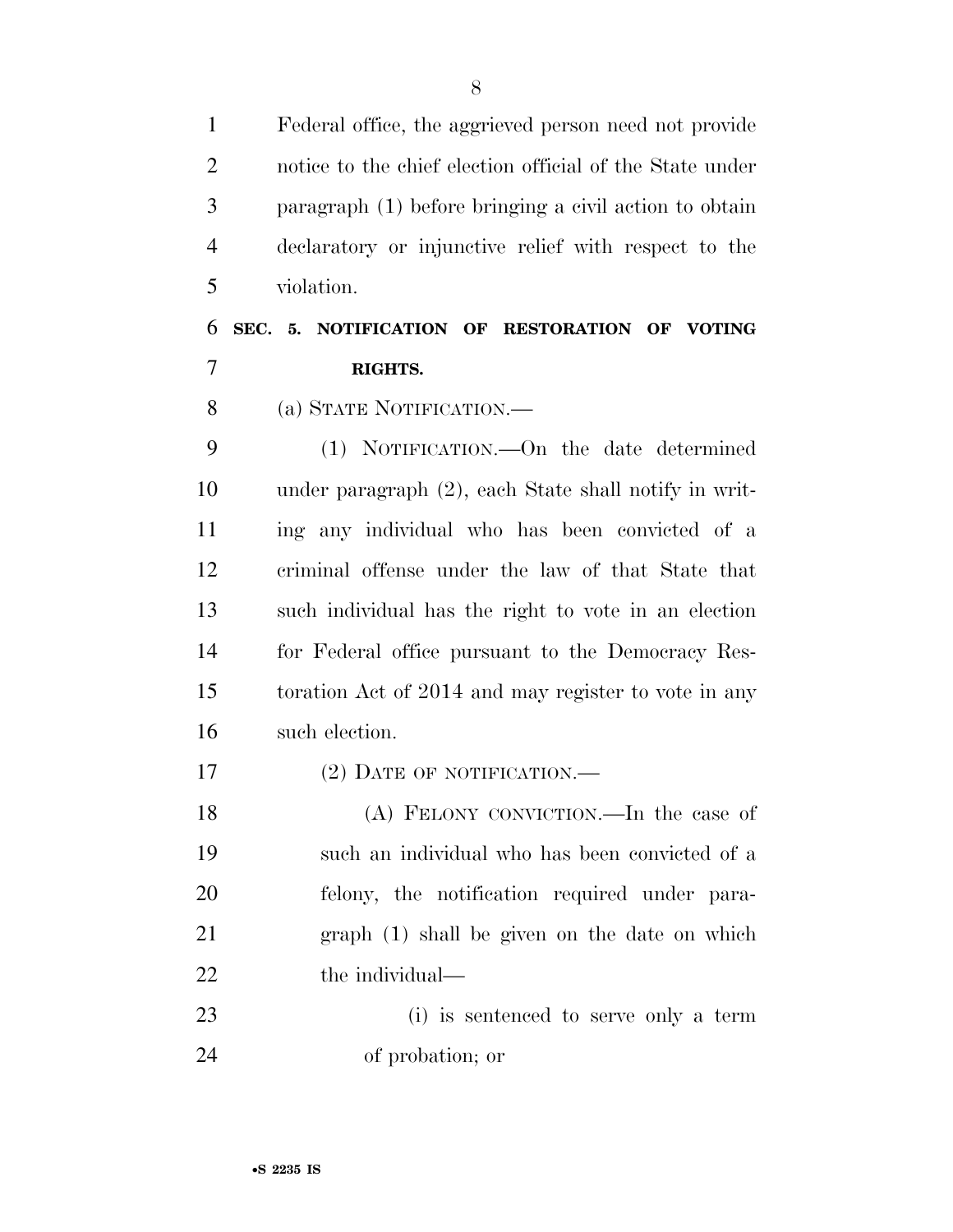| $\mathbf{1}$   | (ii) is released from the custody of                 |
|----------------|------------------------------------------------------|
| $\overline{2}$ | that State (other than to the custody of             |
| 3              | another State or the Federal Government              |
| $\overline{4}$ | to serve a term of imprisonment for a fel-           |
| 5              | ony conviction).                                     |
| 6              | (B) MISDEMEANOR CONVICTION.—In the                   |
| 7              | case of such an individual who has been con-         |
| 8              | victed of a misdemeanor, the notification re-        |
| 9              | quired under paragraph (1) shall be given on         |
| 10             | the date on which such individual is sentenced       |
| 11             | by a State court.                                    |
| 12             | (b) FEDERAL NOTIFICATION.—                           |
| 13             | (1) NOTIFICATION.—Any individual who has             |
| 14             | been convicted of a criminal offense under Federal   |
| 15             | law shall be notified in accordance with paragraph   |
| 16             | (2) that such individual has the right to vote in an |
| 17             | election for Federal office pursuant to the Democ-   |
| 18             | racy Restoration Act of 2014 and may register to     |
| 19             | vote in any such election.                           |
| 20             | (2) DATE OF NOTIFICATION.                            |
| 21             | (A) FELONY CONVICTION.—In the case of                |
| <u>22</u>      | such an individual who has been convicted of a       |
| 23             | felony, the notification required under para-        |
| 24             | graph(1) shall be given—                             |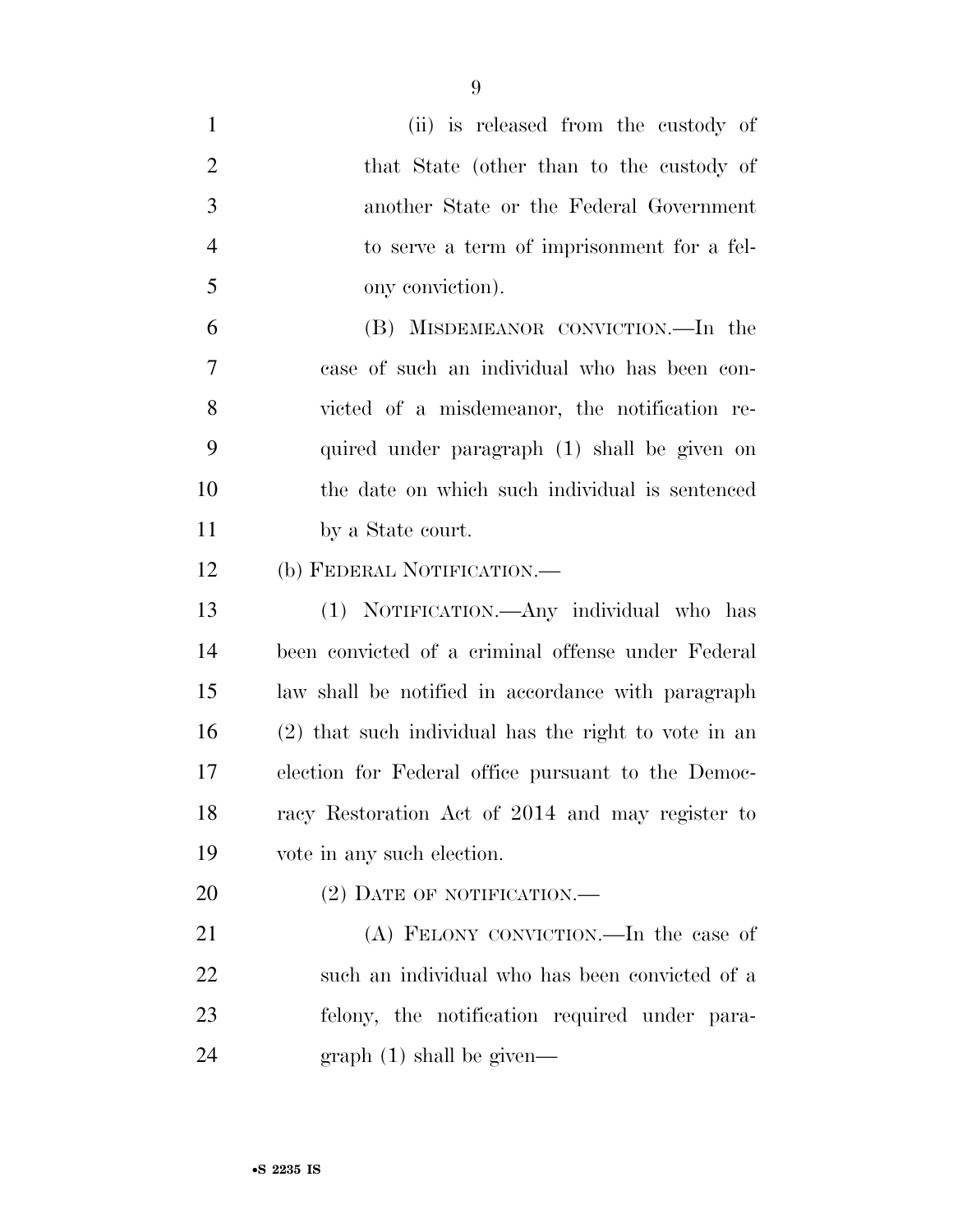| $\mathbf{1}$   | (i) in the case of an individual who is              |
|----------------|------------------------------------------------------|
| $\overline{2}$ | sentenced to serve only a term of proba-             |
| 3              | tion, by the Assistant Director for the Of-          |
| $\overline{4}$ | fice of Probation and Pretrial Services of           |
| 5              | the Administrative Office of the United              |
| 6              | States Courts on the date on which the in-           |
| 7              | dividual is sentenced; or                            |
| 8              | (ii) in the case of any individual com-              |
| 9              | mitted to the custody of the Bureau of               |
| 10             | Prisons, by the Director of the Bureau of            |
| 11             | Prisons, during the period beginning on              |
| 12             | the date that is 6 months before such indi-          |
| 13             | vidual is released and ending on the date            |
| 14             | such individual is released from the cus-            |
| 15             | tody of the Bureau of Prisons.                       |
| 16             | (B) MISDEMEANOR CONVICTION.—In the                   |
| 17             | case of such an individual who has been con-         |
| 18             | victed of a misdemeanor, the notification re-        |
| 19             | quired under paragraph (1) shall be given on         |
| 20             | the date on which such individual is sentenced       |
| 21             | by a court established by an Act of Congress.        |
| 22             | SEC. 6. DEFINITIONS.                                 |
| 23             | For purposes of this Act:                            |
| 24             | (1) CORRECTIONAL INSTITUTION OR FACIL-               |
| 25             | ITY.—The term "correctional institution or facility" |
|                |                                                      |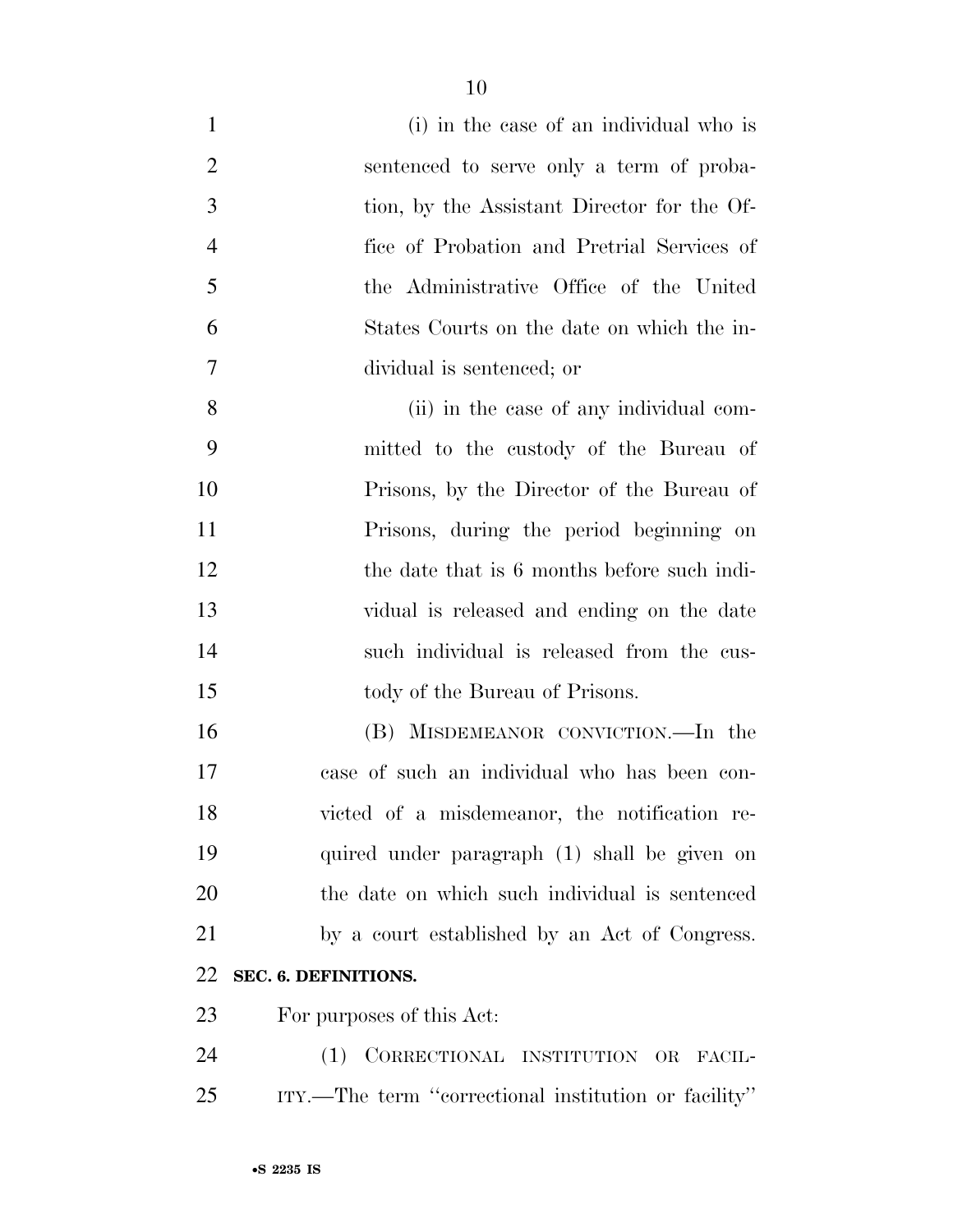| $\mathbf{1}$   | means any prison, penitentiary, jail, or other institu- |
|----------------|---------------------------------------------------------|
| $\overline{2}$ | tion or facility for the confinement of individuals     |
| 3              | convicted of criminal offenses, whether publicly or     |
| $\overline{4}$ | privately operated, except that such term does not      |
| 5              | include any residential community treatment center      |
| 6              | (or similar public or private facility).                |
| 7              | (2) ELECTION.—The term "election" means—                |
| 8              | (A) a general, special, primary, or runoff              |
| 9              | election;                                               |
| 10             | (B) a convention or caucus of a political               |
| 11             | party held to nominate a candidate;                     |
| 12             | (C) a primary election held for the selec-              |
| 13             | tion of delegates to a national nominating con-         |
| 14             | vention of a political party; or                        |
| 15             | (D) a primary election held for the expres-             |
| 16             | sion of a preference for the nomination of per-         |
| 17             | sons for election to the office of President.           |
| 18             | (3) FEDERAL OFFICE.—The term "Federal of-               |
| 19             | fice" means the office of President or Vice President   |
| 20             | of the United States, or of Senator or Representa-      |
| 21             | tive in, or Delegate or Resident Commissioner to,       |
| 22             | the Congress of the United States.                      |
| 23             | (4) PROBATION.—The term "probation" means               |
| 24             | probation, imposed by a Federal, State, or local        |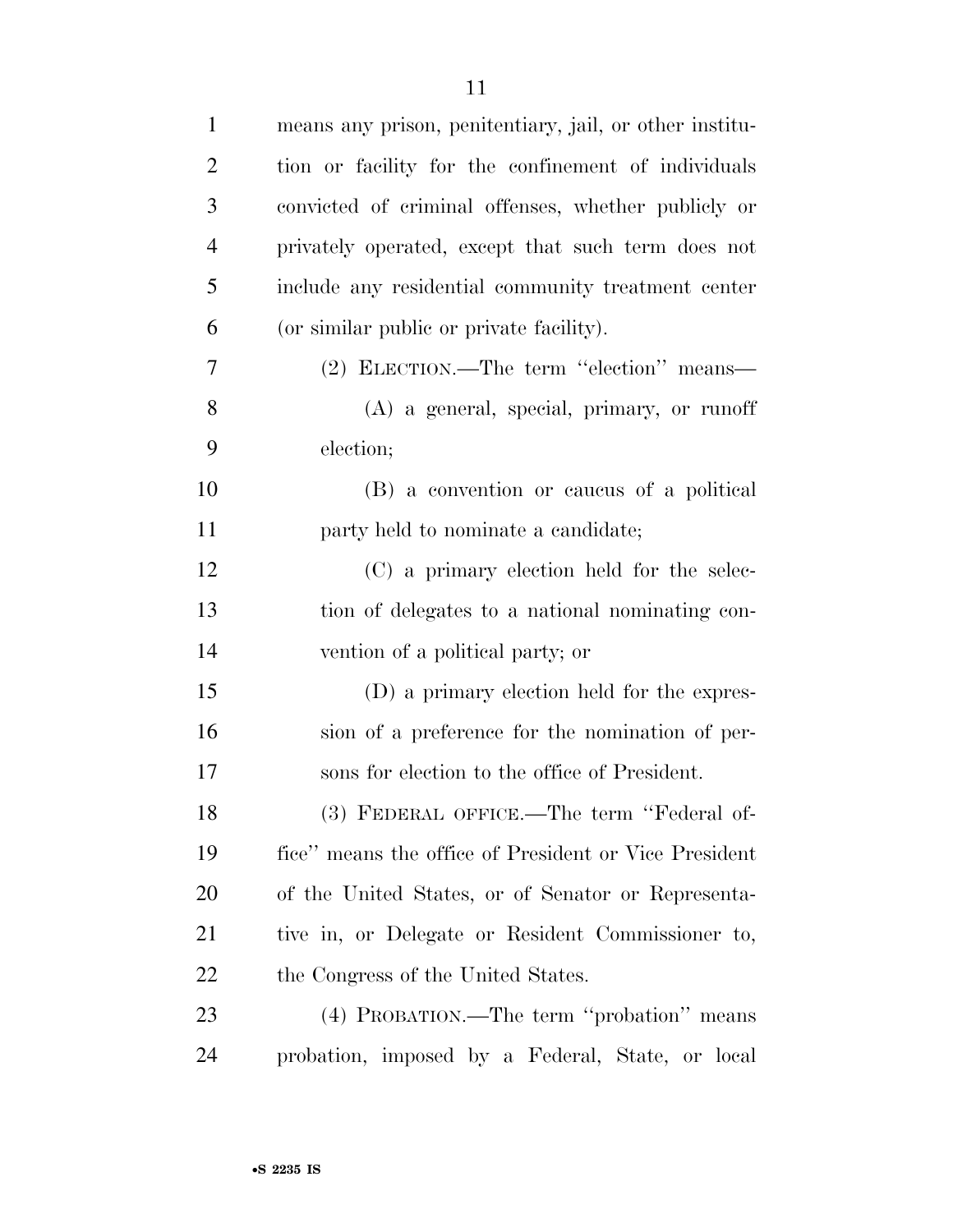court, with or without a condition on the individual involved concerning— (A) the individual's freedom of movement; (B) the payment of damages by the indi- vidual; (C) periodic reporting by the individual to an officer of the court; or (D) supervision of the individual by an of- ficer of the court. **SEC. 7. RELATION TO OTHER LAWS.**  (a) STATE LAWS RELATING TO VOTING RIGHTS.— Nothing in this Act shall be construed to prohibit the States from enacting any State law which affords the right to vote in any election for Federal office on terms less restrictive than those established by this Act. (b) CERTAIN FEDERAL ACTS.—The rights and rem- edies established by this Act are in addition to all other rights and remedies provided by law, and neither rights and remedies established by this Act shall supersede, re- strict, or limit the application of the Voting Rights Act of 1965 (42 U.S.C. 1973 et seq.) or the National Voter Registration Act (42 U.S.C. 1973–gg).

#### **SEC. 8. FEDERAL PRISON FUNDS.**

 No State, unit of local government, or other person may receive or use, to construct or otherwise improve a